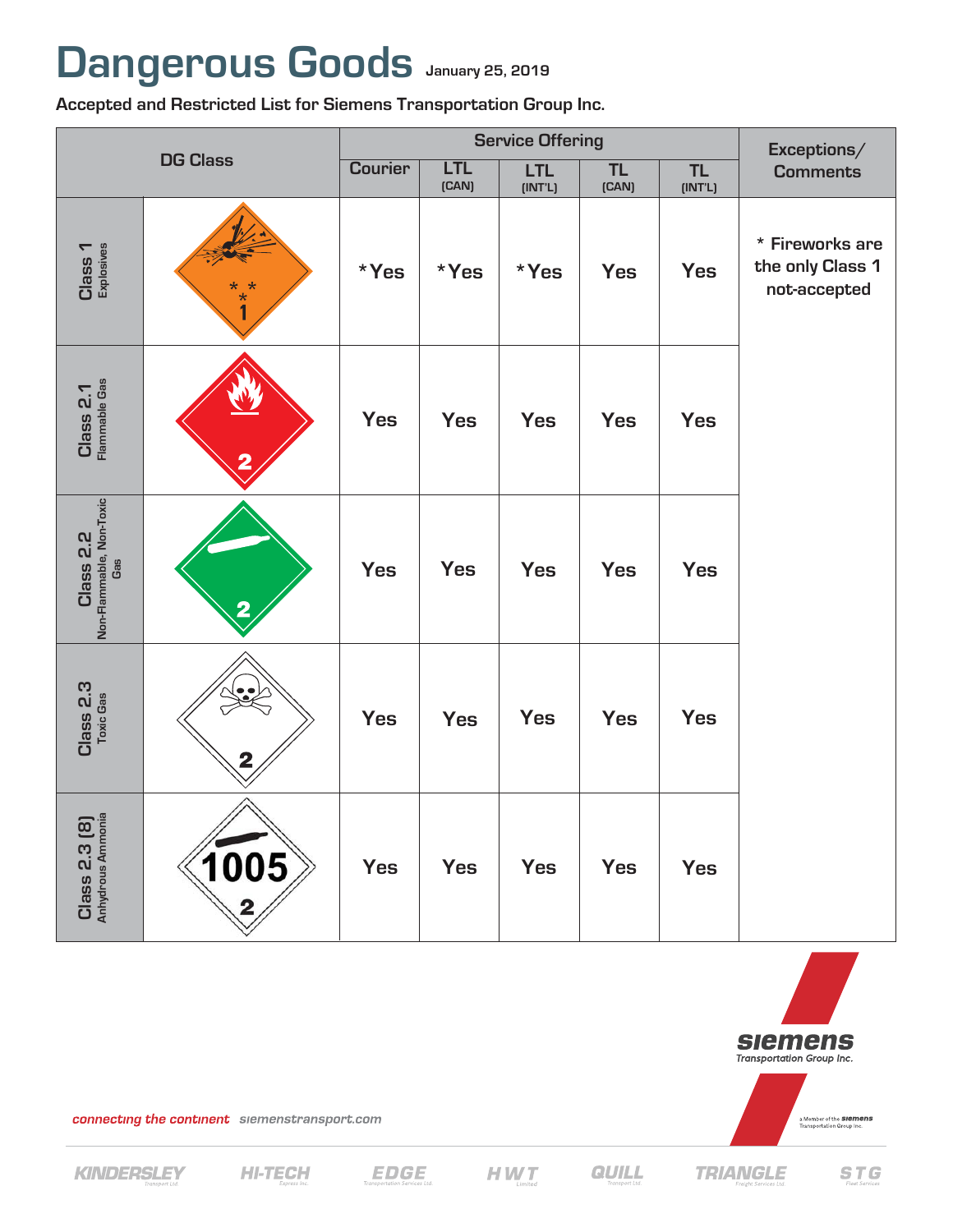## **Dangerous Goods January 25, 2019 January 25, 2019**

**Accepted and Restricted List for Siemens Transportation Group Inc.**

| <b>DG Class</b>                                  |                         |                | <b>Service Offering</b> | Exceptions/           |                    |                      |                 |
|--------------------------------------------------|-------------------------|----------------|-------------------------|-----------------------|--------------------|----------------------|-----------------|
|                                                  |                         | <b>Courier</b> | <b>LTL</b><br>(CAN)     | <b>LTL</b><br>[INT'L] | <b>TL</b><br>(CAN) | <b>TL</b><br>(INT'L) | <b>Comments</b> |
| $Class 2.2 (5.1)$<br>Dxidizing Gas               | $\overline{\mathbf{2}}$ | <b>Yes</b>     | <b>Yes</b>              | <b>Yes</b>            | <b>Yes</b>         | <b>Yes</b>           |                 |
| Class 3<br>Flammable Liquid                      | 3                       | <b>Yes</b>     | <b>Yes</b>              | <b>Yes</b>            | <b>Yes</b>         | <b>Yes</b>           |                 |
| Class 4.1<br>Flammable Solid                     |                         | <b>Yes</b>     | <b>Yes</b>              | <b>Yes</b>            | <b>Yes</b>         | <b>Yes</b>           |                 |
| Class 4.2<br>Liable to Spontaneous<br>Combustion | 4                       | <b>Yes</b>     | <b>Yes</b>              | <b>Yes</b>            | <b>Yes</b>         | <b>Yes</b>           |                 |
| Class 4.3<br>Water Reactive<br>Substance         | Ą<br>4                  | <b>Yes</b>     | Yes                     | <b>Yes</b>            | <b>Yes</b>         | <b>Yes</b>           |                 |



**TRIANGLE** 

connecting the continent siemenstransport.com

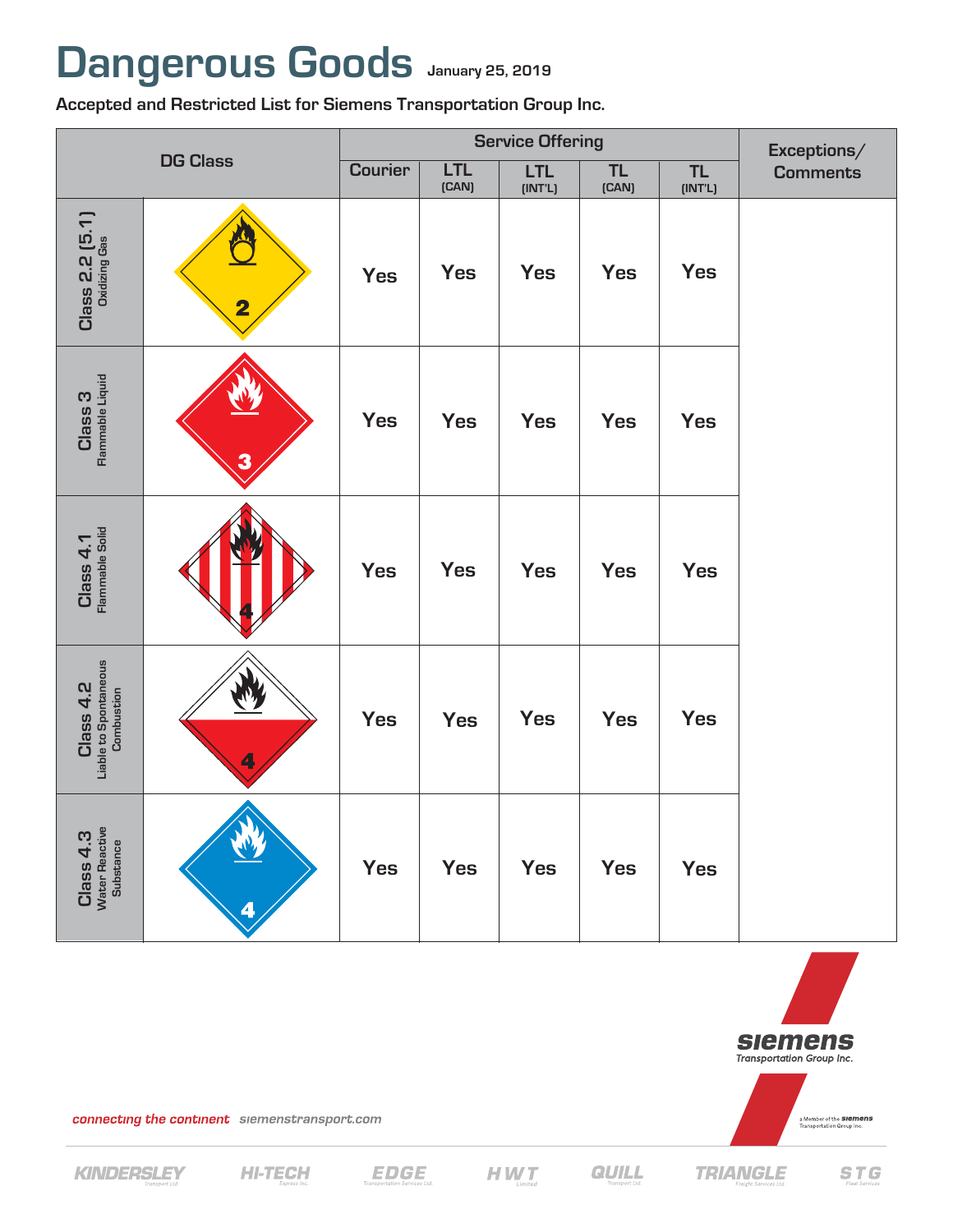## **Dangerous Goods January 25, 2019**

**Accepted and Restricted List for Siemens Transportation Group Inc.**

| <b>DG Class</b>                        |                           | <b>Service Offering</b> |                     |                       |                    |                      | Exceptions/     |
|----------------------------------------|---------------------------|-------------------------|---------------------|-----------------------|--------------------|----------------------|-----------------|
|                                        |                           | <b>Courier</b>          | <b>LTL</b><br>(CAN) | <b>LTL</b><br>(INT'L) | <b>TL</b><br>(CAN) | <b>TL</b><br>(INT'L) | <b>Comments</b> |
| Class 2.2 (5.1)<br>Oxidizing Substance | 5.1                       | <b>Yes</b>              | <b>Yes</b>          | <b>Yes</b>            | <b>Yes</b>         | <b>Yes</b>           |                 |
| Class 5.2<br>Organic Peroxide          | 5.2                       | <b>Yes</b>              | <b>Yes</b>          | Yes                   | <b>Yes</b>         | <b>Yes</b>           |                 |
| Class 6.1<br>Toxic Substance           | $\ddot{\phantom{a}}$<br>6 | <b>Yes</b>              | <b>Yes</b>          | <b>Yes</b>            | <b>Yes</b>         | <b>Yes</b>           |                 |
| Class 6.2<br>Infectious Substnace      | 6                         | <b>No</b>               | <b>No</b>           | <b>No</b>             | <b>No</b>          | <b>No</b>            |                 |
| Class 7<br>Radioactive Material        | RADIOACTIVE               | <b>No</b>               | <b>No</b>           | <b>No</b>             | <b>No</b>          | <b>No</b>            |                 |



connecting the continent siemenstransport.com



**QUILL**